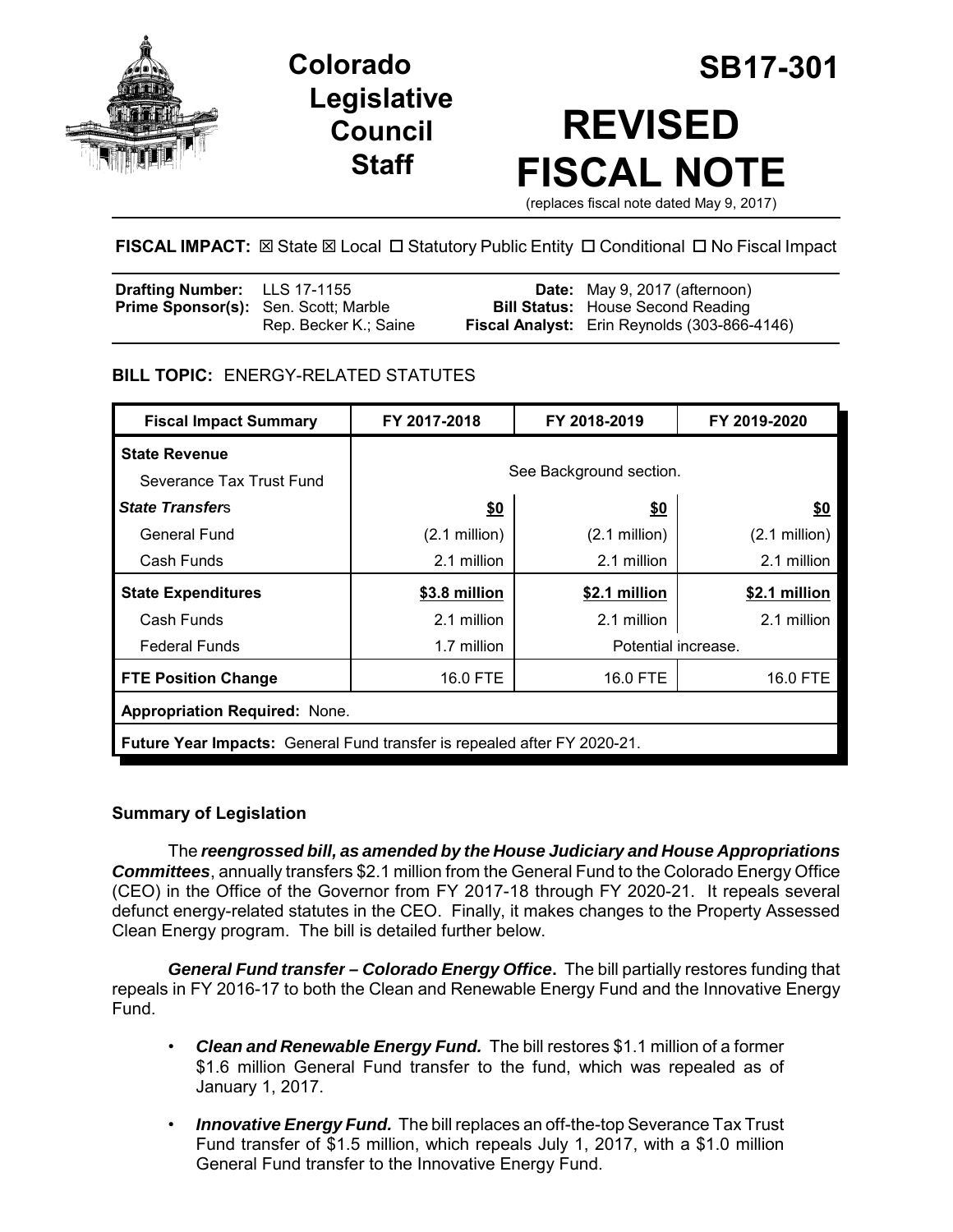Page 2

*Program repeals and new requirements – Colorado Energy Office.* The bill repeals several statutory programs and requirements in the CEO that were primarily defunct, including:

- the Green Building Incentive Pilot Program, which was a federally funded pilot program that ended in 2012;
- involvement with the Forest Service to support the increased use of woody biomass in bio-heating;
- involvement in grants with the Colorado Energy Research Institute for the development of a central resource for building trade professionals; and
- the administration of the Colorado Carbon Fund special license plate, which is now administered by a nonprofit.

*Property Assessed Clean Energy program – New Energy Impact District and county treasurers.* Under current law, property owners that participate in the Property Assessed Clean Energy program must inform title insurance companies of the new assessment. The New Energy Impact District, which manages the program must hold a hearing to notify lienholders of the special assessment. The bill exempts property owners from the title commitment and hearing requirements if the owner is not seeking to subordinate the priority of existing liens when using the program. The bill also clarifies that housing authorities can voluntarily utilize the program.

#### **Background**

*House Bill 12-1315.* In 2012, the Governor's Energy Office was reorganized as the CEO. The mission of the office was modified to encourage all sources of energy development. The bill created both the Clean and Renewable Energy Fund and the Innovative Energy Fund.

*Severance Tax Trust Fund.* Because the Severance Tax Trust Fund transfer repeals under current law and is not reauthorized under this bill, DNR and the Department of Local Affairs will split an additional \$1.5 million from the Severance Tax Trust Fund; however, this is not a direct impact of this bill.

*Property Assessed Clean Energy program.* The Property Assessed Clean Energy program allows property owners to finance up to 100 percent of up-front energy efficiency, renewable energy, and water conservation improvements through a special assessment on their property tax bill. The special assessment allows the building improvements to be paid over time even if the property sells. Property owners voluntarily join the special district to gain access to financing and allow the administration of the special assessment. Like property taxes, the special assessment takes priority over other mortgages on the property. County treasurers collect the special assessment on participating properties when property taxes are collected.

# **State Revenue**

The bill creates an annual state transfer of \$2.1 million per year from the General Fund to two funds in the CEO over a four-year period.

*State transfers.* The bill transfers \$2.1 million from the General Fund from FY 2017-18 through FY 2020-21. This includes \$1.1 million to the Clean and Renewable Energy Fund, and \$1.0 million to the Innovative Energy Fund.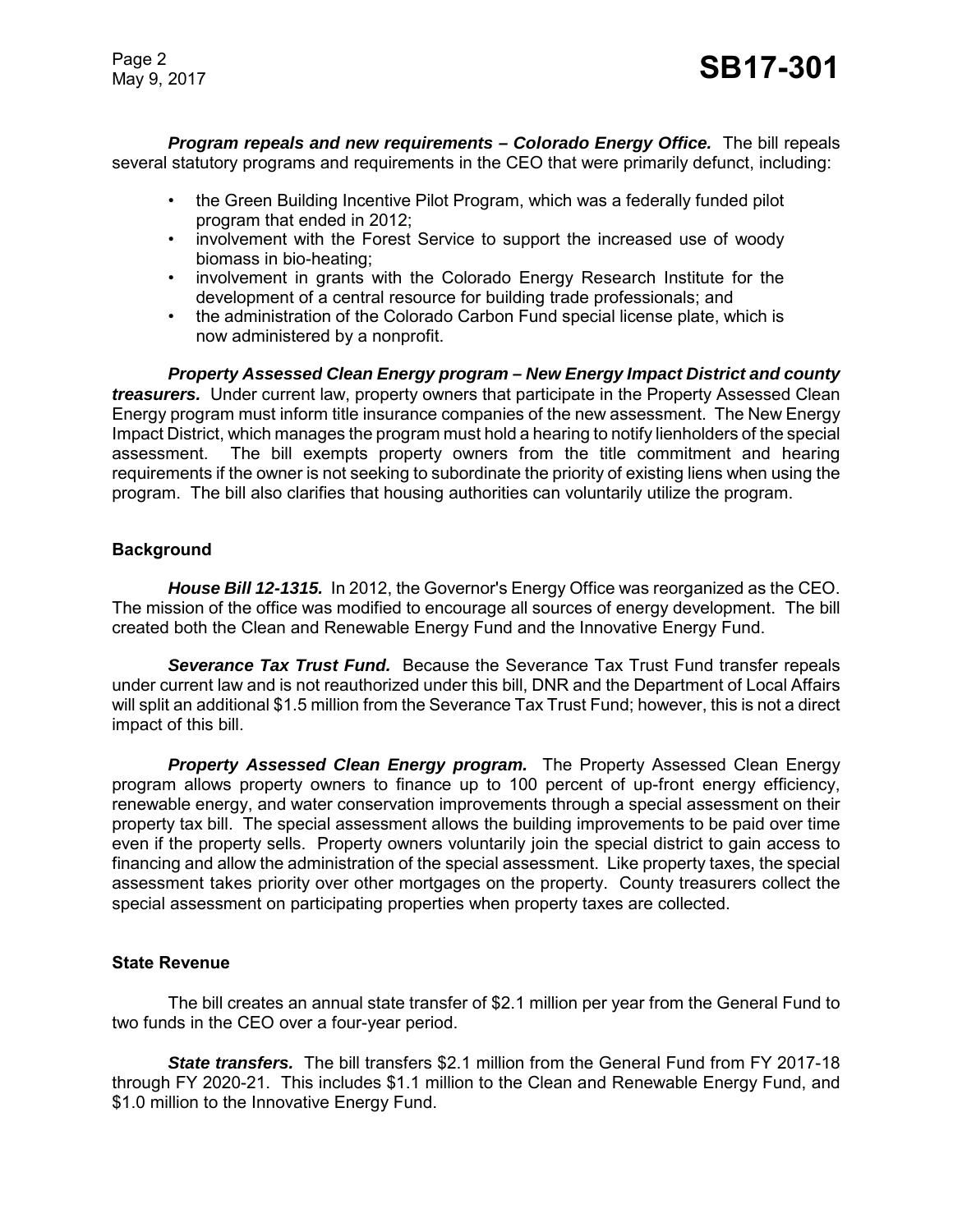Page 3

#### **State Expenditures**

The bill increases state cash fund expenditures by *\$2.1 million and 16.0 FTE* per year between FY 2017-18 to FY 2020-21 from the Clean and Renewable Energy Fund and the Innovative Energy Fund. These funds are continuously appropriated to the CEO.

*Colorado Energy Office — cash funds.* The bill increases state cash fund expenditures by \$2.1 million and approximately 16.0 FTE in the CEO for each of the four years from FY 2017-18 through FY 2020-21 from the Clean and Renewable Energy Fund and the Innovative Energy Fund. These funds support CEO operational expenses of payroll, leased space, and intergovernmental expenses. These funds also currently support:

- financing programs such as the Property Assessed Clean Energy program and energy performance contracting;
- programming to reduce energy use and generate cost savings in agricultural operations, public buildings, and rural schools;
- technical assistance and trainings, including programs on hydropower development, energy-related building codes, and industrial waste heat to power;
- energy research on technologies, case studies, and demonstration projects on all state energy resources;
- energy emergency planning and liquid fuels management, including propane supply monitoring, coordinating petroleum marketer hours of service exemptions, updating the state energy assurance plan, and natural disaster responses;
- electric vehicle grant funding for public infrastructure; and
- science, technology, and math-related energy education initiatives.

Because the bill extends the funding for CEO at a reduced funding level, approximately 8.0 FTE and some programs are expected to be unfunded. The precise impacts have not been estimated by this fiscal note.

*Colorado Energy Office — federal funds.* The bill affects \$1.7 million of federal funds in FY 2017-18 and potentially the same amount in outyears. In order to receive a \$620,000 U.S. Department of Energy grant for the State Energy Program, the CEO provides a 20 percent match from the Energy Fund and the Innovative Energy Fund. The CEO also administers the \$1.1 million U.S. Department of Agriculture Regional Conservation Partnership Program for the state, which delivers grants directly to grantees. This program requires CEO administration paid for by the Energy Fund and the Innovative Energy Fund. The CEO would be unable to access or passthrough this funding without the bill.

# **Local Government Impact**

To the extent that local housing authorities utilize the Property Assessed Clean Energy program, revenue and expenditures to fund energy improvements will increase through a special assessment on property taxes. These amounts have not been estimated.

# **Effective Date**

The bill takes effect upon signature of the Governor, or upon becoming law without his signature.